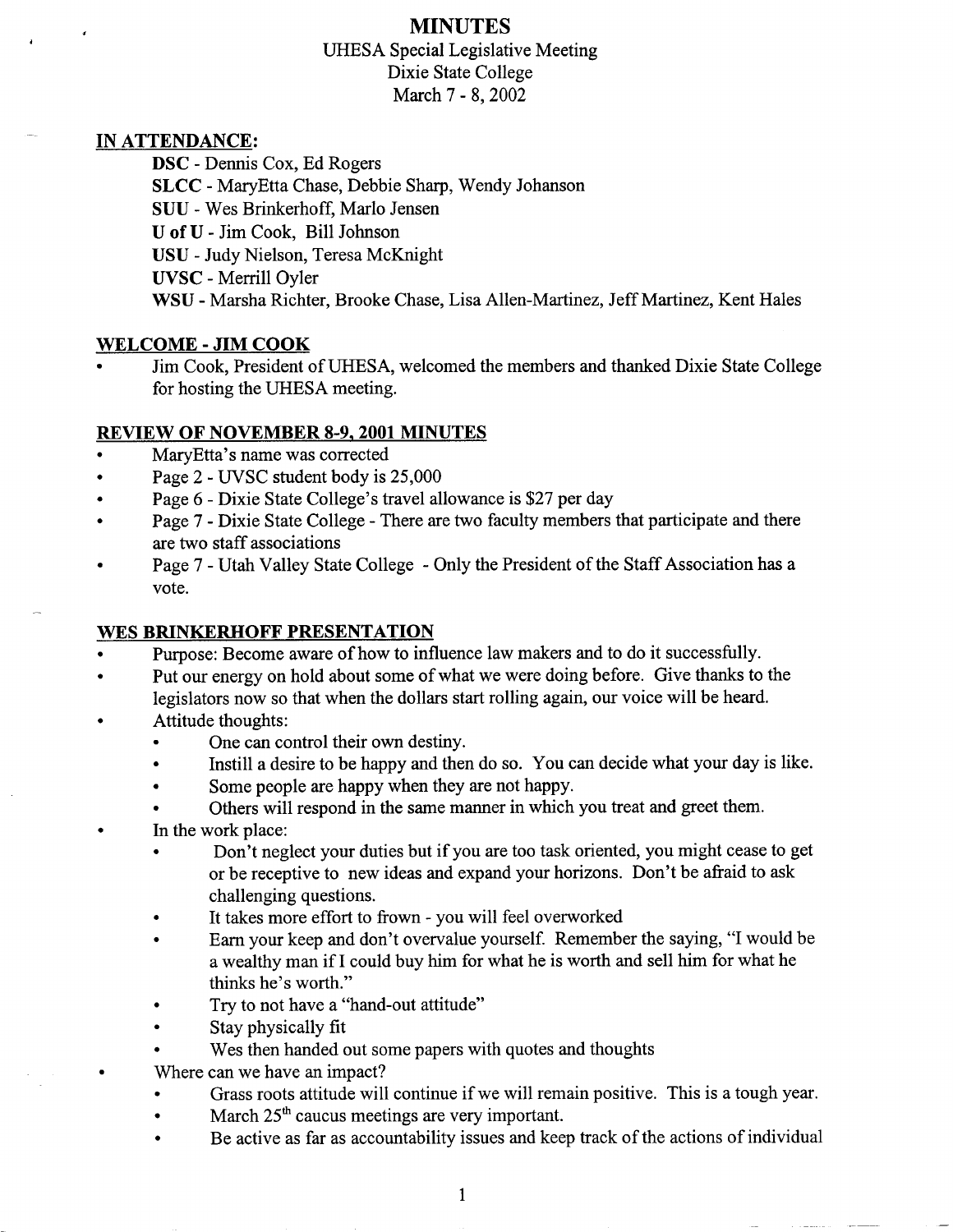senators and representatives.

- Go out to individual institution's staff, faculty and legislative liaison and help to get them fired up.
- Comparison of UHESA to UEA
- UEA is funded, has a history, and people behind them
- UHESA has the numbers but we have not educated the group
- What can UHESA members do?
- Staff associations have to begin to work with the administration to gain support.
- Make an effort to understand the legislative process. If you are going to ask  $\bullet$ others to be active, you need to be willing to do the same.
- Show up at your neighborhood caucus. Focus on becoming a delegate or becoming part of the process. Take 6-10 people with you who will nominate and vote for you.

## **LEGISLATIVE PROCESS TEST - TERESA MCKNIGHT**

- Handout was distributed that will be used for a legislative process test.
- UHESA attendees completed the test after which a discussion and correct answers were given.
- A chart on how a bill becomes a bill was handed out.

## **DISCUSSION REGARDING UHESA BYLAWS**

- Teresa McKnight suggested that the members look into how to change the bylaws to elect a representative as legislative liaison on the committee and what the length of service should be.
- Representatives were asked to review the bylaws as to the allocation of UHESA funds
- Discussion focused on page 2 of the bylaws regarding the invoice of dues. It was noted that UHESA had followed this at the beginning but has not done this in the last few years. No decision was reached.

## **ASSIGNMENTS:**

- Review legislative handout and UHESA bylaws
- Go back to institutions and followup on assignments you have been given in regard to the legislative process. The session is over and, therefore, we need to refocus on what we can do. First and foremost attend your neighborhood caucus. This is critical to the legislative process.

# **JIM COOK - LEGISLATIVE WEBSITE and ALUMNI ASSOCIATION DATA BASE**

- Jim informed UHESA participants about the legislative website, http://www.le.state.ut.us/. It is a good aid in summarizing the bills and a good resource for current legislative activities.
- This legislative website should be used with discretion.
- A copy of the Utah Legislative Manual 2001-2002 was given to each of the institutions. It is an excellent resource manual. The representatives were encouraged to share this with their staff association members.
- Jim is working with the U of U Alumni Association to create a data base for their district. It will include name, zip code, telephone numbers, representatives and senator districts

## UHESA WEBSITE

• Ed Rogers requested that Dixie College be added to the UHESA Web Page. Ed will give Jim the appropriate information to be added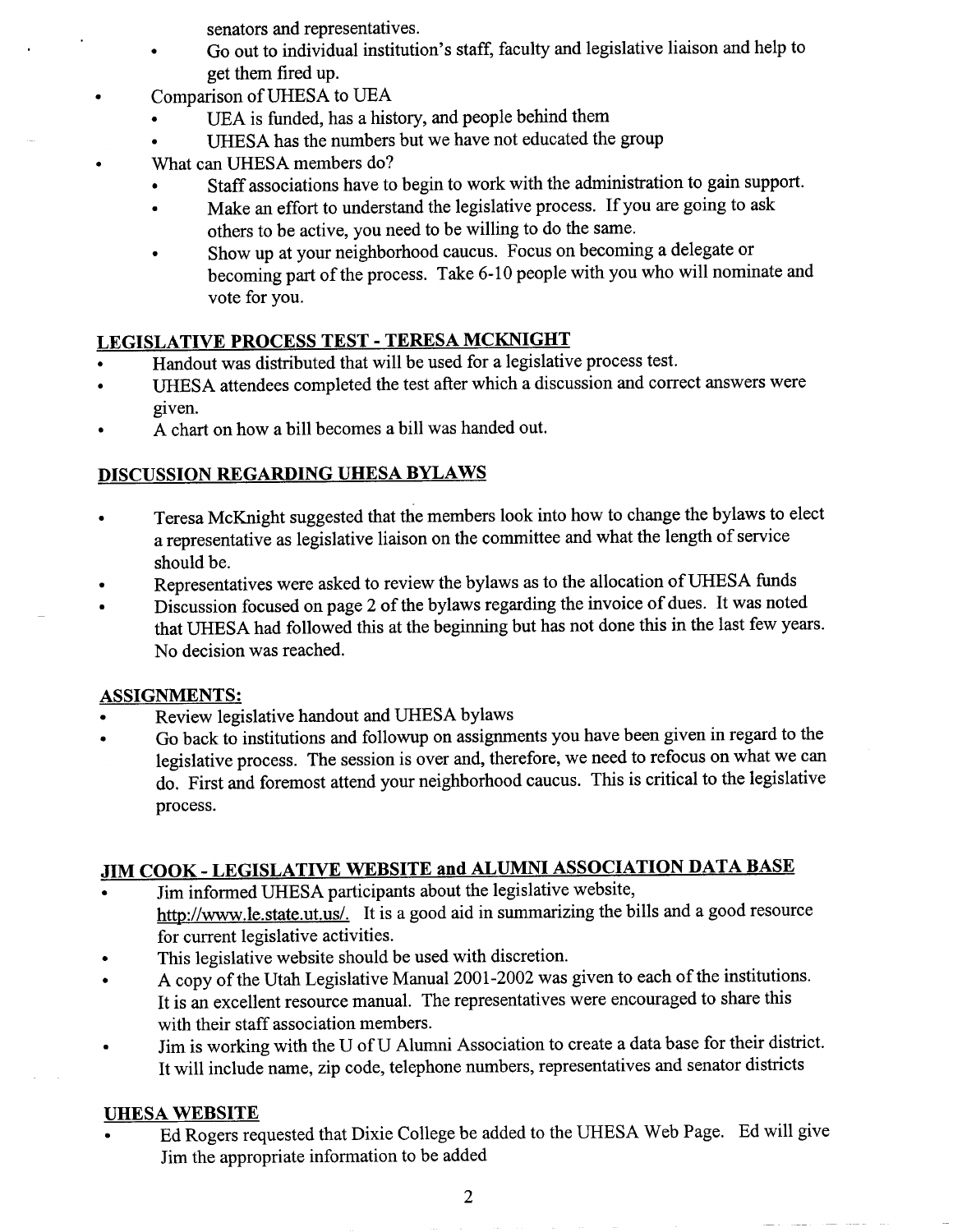Any updates from the institutions to be added to the UHESA Website should be sent to Jim Cook

## **UHESA MINUTES FOR MARCH 8, 2002**

• Jim Cook welcomed the participants to the second day of meetings. The agenda for the day will be to use the Presidents' Legislative Training Manual as a guide in creating a legislative training manual for individual staff members.

### **STAFF WORKBOOK WORKSHOP**

 $\bullet$ 

Sections of the legislative training manual were assigned to groups of two people. They were to discuss and make suggestions to be included in the staff training document. Suggestions were as follows:

### **• Suggestions for Alumni Association Section**

- Use the same information found in the staff association's presidents' document except delete the last paragraph.
- Contact Alumni Association and volunteer to participate in a calling campaign. The Alumni Association can organize a calling campaign, e.g., an individual would call 10 alumni and ask them to call their legislator and then call 10 more alumni to take part in the same process.
- As a staff member, identify alumni members that you know personally. Contact them about the university's issues and encourage them to use their influence in getting the word out.
- The alumni association should be working with the staff association, the university president and liaison to coordinate efforts and insure that the same message is being delivered. They can help direct your efforts.
- An example was given as to how the SUU alumni association used many resources for a specific need, for specific legislators, and for a specific purpose. They developed a letter campaign with representation from:
- Alumni who were parents of current students and who lived in a particular district
- Parents of current students who may be affected by decisions and who live in a particular district
- Students that would be particularly impacted
- Staff association who coordinated the staff's efforts in writing letters to the appropriation committee
- Faculty senate identified faculty and community members who would write letters of support
- Board of Trustees who had influence with legislators
- Volunteer organization such all the various alumni boards and advisory boards.

## **• Ideas on Staff Involvement**

- Target legislators that are friendly or unfriendly.
- How to target: Decide on your issue; write a letter to the editor; be a delegate and vote appropriately.
- Identify in this section, "what is a delegate." Information should include: 10-15 hours are required throughout the year; commitment is only for a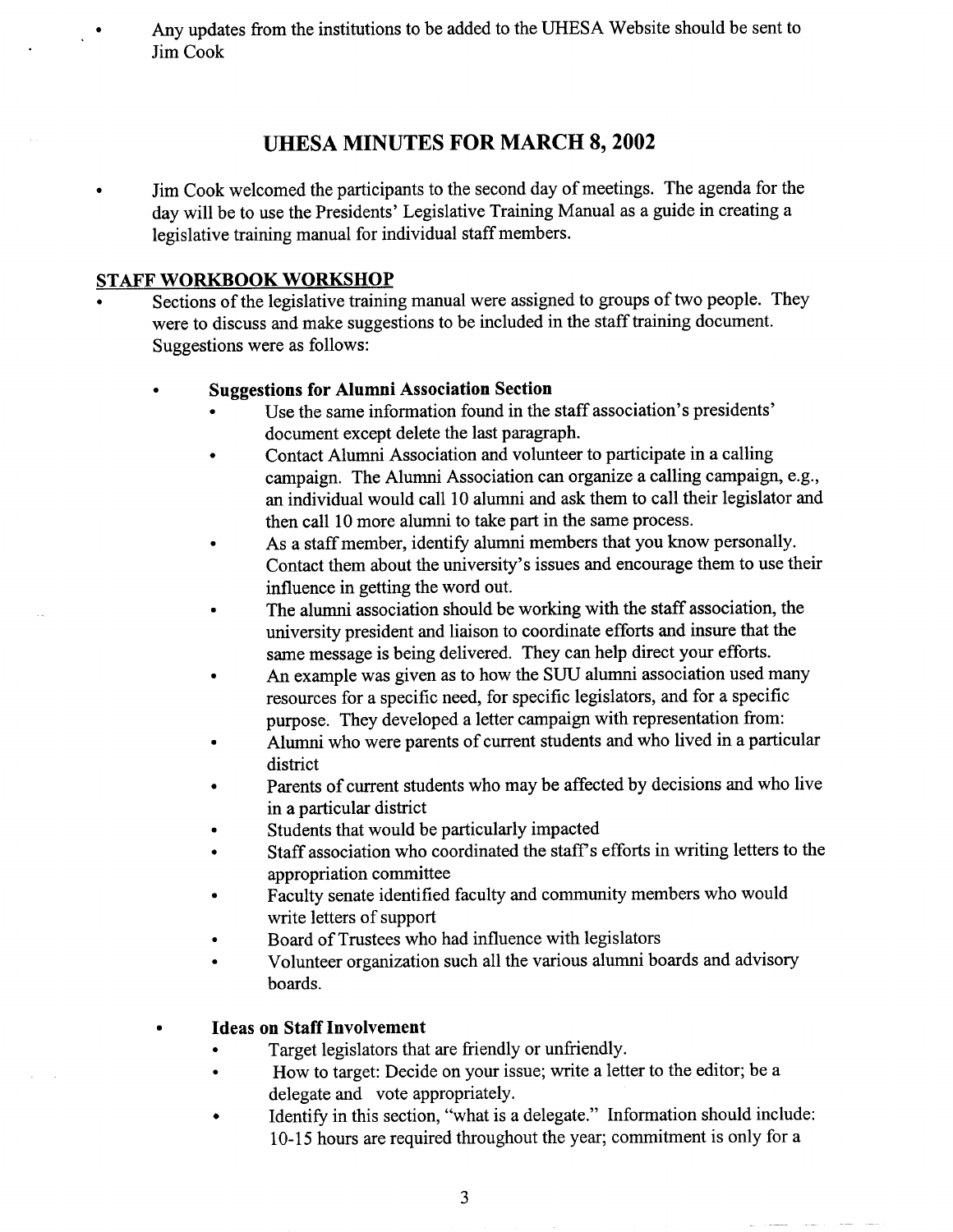couple of days. There are no speeches required from the delegate at the county convention. A delegate would have voting power. A county delegate's vote is extremely important. If a candidate gets 60% of the votes, there is no primary. Because of this, candidates are very anxious to talk to each delegate.

- A delegate must be a registered voter.
- It is important to go to the neighborhood caucus. Learn issues and know where you stand. Don't worry about knowing the "ins and outs." Just go and learn the process so you can participate more effectively the next year.
- The location of the neighborhood caucus is listed in the paper.
- Candidates must to file by March 11. One can find out who has filed by calling the county clerk's office.

#### **• Suggestions for Legislative Liaison Section**

- Refer to Page 5 in Presidents' Training Manual and add a new paragraph between  $3<sup>rd</sup>$  and  $4<sup>th</sup>$  paragraphs to read, "It is critical that the institution's president encourages support and participation of the staff members."
- Page 6 is very descriptive. Add to the last sentence, "with support of the president."

#### **• Introduction in the Manual**

Keep it the same but personalize it to refer to the staff.

#### **• Suggestions for Communication Section**

- Educate yourself
- Go to staff meetings.
- Build relationship with your legislator

#### **• Budget Process**

- Committee members should learn and review page 99 of the Utah Legislative Manual 2002-2002. It is very helpful in understanding the budget process.
- Each institution was given a copy of this manual

Jim Cook asked each group to continue work on the Staff Training Manual and forward to him by e-mail their suggestions, including what was discussed today. He will then compile the information and suggestions into a Staff Legislative Training Manual.

#### **BOARD OF REGENTS INFORMATION**

- Jim showed the website for the Board of Regents: http://www.utahsbr.edu. There is a link to the home page on the UHESA Website. Be familiar with this Website.
- Much can be learned if you attend the Board of Regents' meetings each month.
- A suggestion was made to look at Page 99 in the Utah Legislative Manual 2001-2002 to learn how the Utah budget process works.

#### **SCHOOL REPORTS - How the budget cut is affecting the institutions**

Institutional representatives from Dixie, Salt Lake Community College, Southern Utah University, University of Utah, Utah State University and Weber State University handed out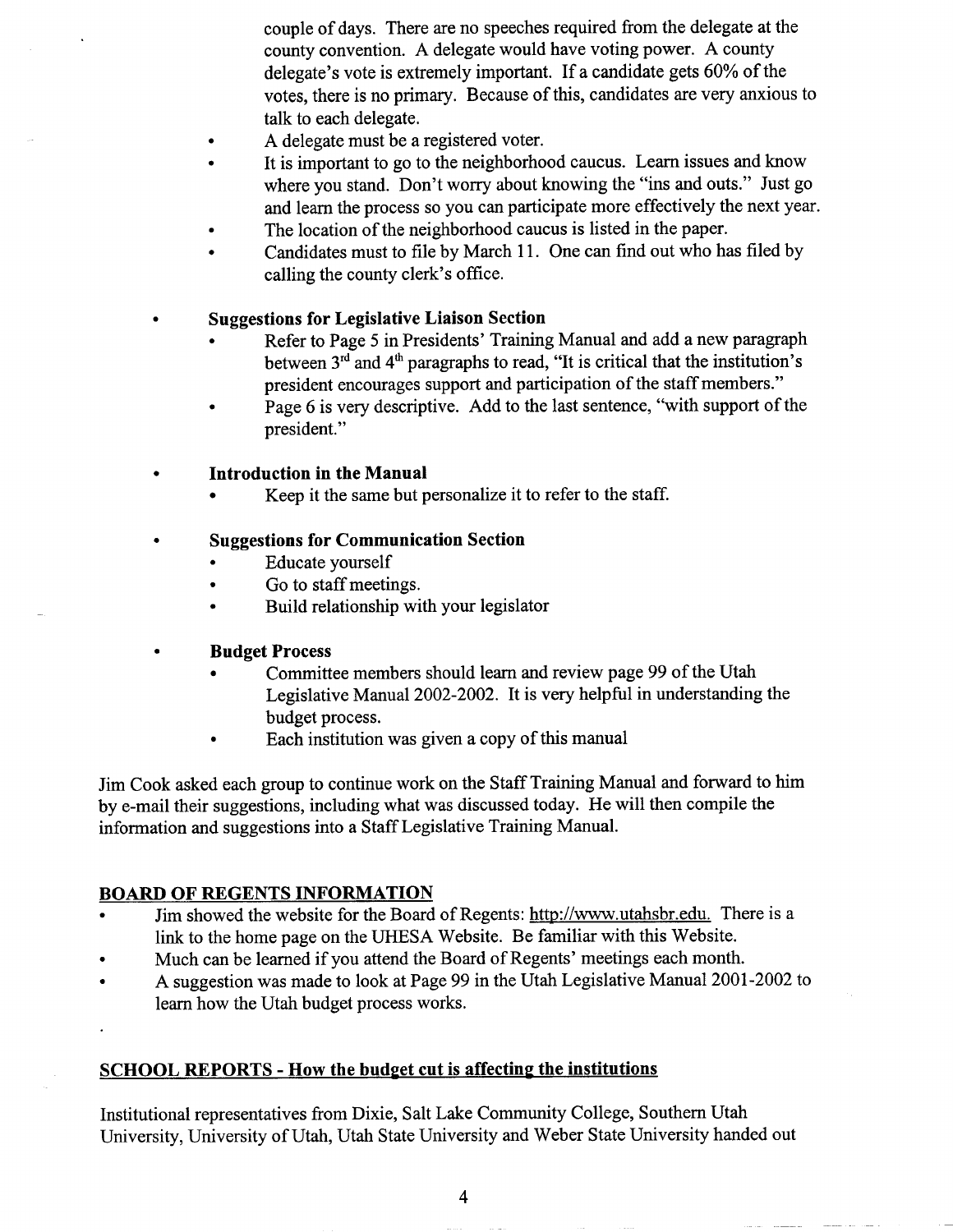grade/salary ranges and benefit information that related to their respective schools. In addition to that information, the institution's reported the following information:

- **Dixie** There has been progress in getting a building underway. In regards to salary and benefits; Co-pay will increase from \$15 to \$20; 5 positions have been cut; 2-3 faculty positions will be cut with a potential of more programs being cut in the future.
	- U of U E-mail is the most effective way to communicate to the staff. Nancy Lyons has been helpful in providing frequent legislative updates. There has been no recent communication with the staff. The institution is self insured and serious problems are arising in regards to health benefits. To get complete data on benefits, one can go the U of U website and click on the HR page
- **UVSC** There has been communication with the staff encouraging them to contact their legislators and informing them of the website address. UVSC sent out a document to every employee listing their benefits and salary. There will be no salary increases and there will be a 1.7% increase in health costs because of the amount of usage. The employees were given a list of things they could do to keep the costs down so that, in turn, the premium would not increase. They are forecasting that there will be positions cut from the faculty and staff and an early retirement option will be made available.
	- **Utah State University** It has been difficult for the staff to get involved in the legislative process. Faculty and students have the president's ear but not the staff. Employee health and benefits are in trouble and expect that there will be changes coming in the health benefits. USU is self-insured. Better education needs to take place in the usage of generic brands. Premium for a family is looking in the range of  $$140$ . College of Eastern Utah's budget is in the hole, therefore, some of all the other institution's money went to bail them out. There has also been a combined effort of both staff associations to hold a forum on a quarterly basis. There has been a good turnout.
		- **Weber State University** The professional staff association hosted a town meeting for all staff to learn more about the legislative process. The attendance was very good and many questions were asked and answered. Many expressed a desire to get more involved in the process. There have been monthly contacts with each professional staff member to give them updates regarding the legislature and reminding them of becoming part of their neighborhood caucus meetings. There will be no change in health benefit coverage or the premium. There will be no salary increases. There has been no word yet on any position cuts.
		- SUU Have been working more closely with the institution's legislative liaison The staff association was responsibility for coordinating the efforts on campus to inform the legislators about the importance of a building for Education at the University. This included: staff association writing letters to the building committee; working with the Alumni Association in contacting alumni who currently live in the district; working with the faculty senate in becoming involved; involving the Dean of Education and also current students who are majoring in Education. In regards to health benefits, there will be no change in the co-pay of \$15 and office visit of \$20. There is no word yet about the benefits coverage.
	- **SLCC** The president has been very good in regards to communicating with employees about the potential budget cuts. He met with the employees in January about the potential